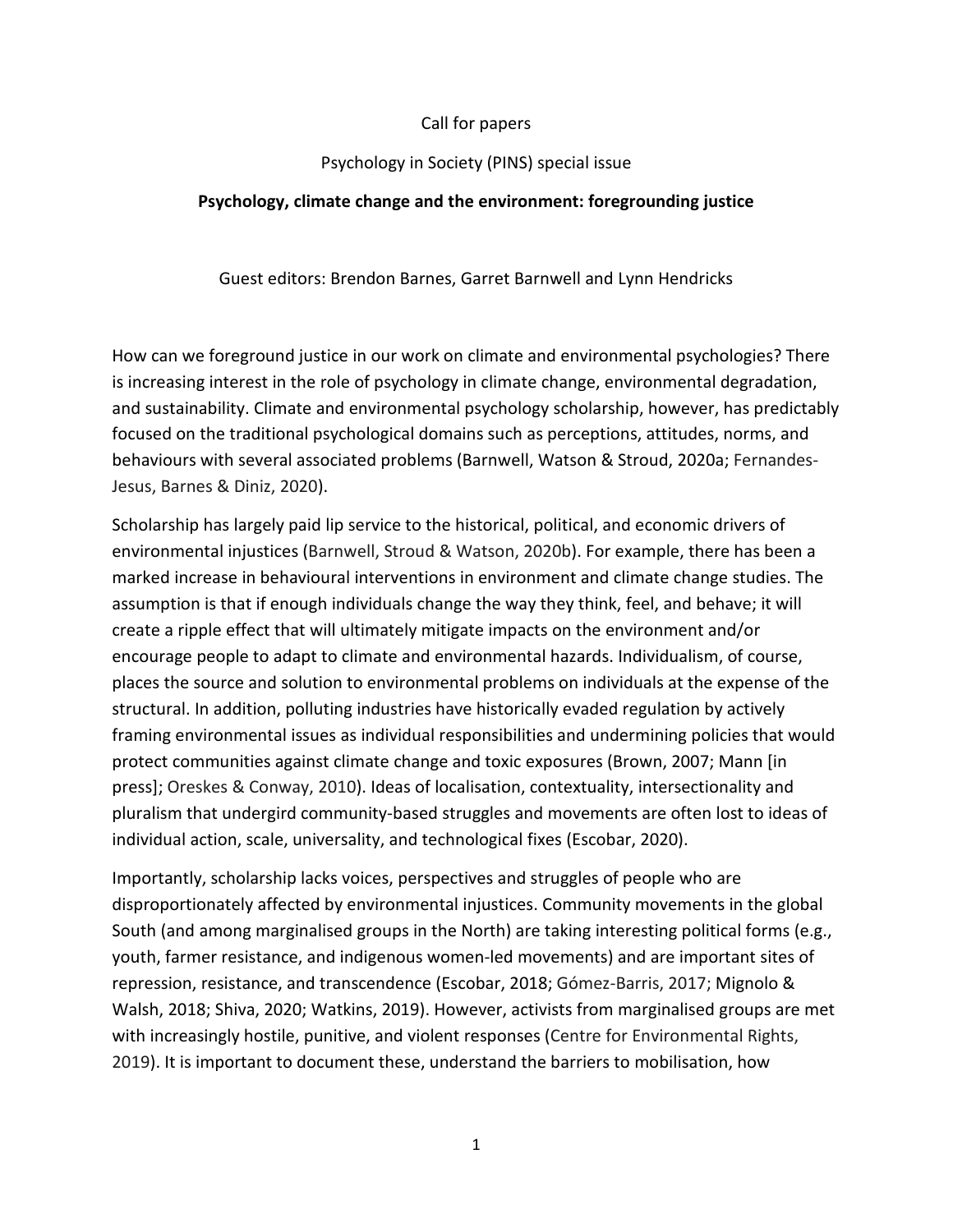different framings (e.g., justice, rights, and citizenship) work with and possibly against each other.

Furthermore, climate and environmental psychology scholars have, to date, relied heavily on post-positivist methodologies that have reinforced some of the problematic representations above. There are opportunities for studies using decolonial, citizen science, feminist, and other critical methodologies (Brown, 2007; Fernandes-Jesus et al 2020; Tuck & McKenzie, 2014).

The timing is right to disrupt the current trajectory of psychology and to map a more inclusive and just path for climate and environmental psychologies. There is a small but growing critical scholarship within psychology interested in climate and environmental justice, for example, attempts to carve out roles for critical and community psychologies (Adams, 2021; Fernandes-Jesus, Barnes & Diniz, 2020; Fisher, 2013; Watkins, 2019). In addition, a large and rich body of theoretical work exists on environmental and climate justice outside of psychology that could enrich current discussions. There have also been important theoretical developments within psychology, for example, decolonial, social, political, community and feminist psychologies that may have implications for climate and environmental scholarship.

We welcome theoretical, review and empirical studies in the following domains:

- Theorising justice in environment and climate psychologies.
- The role, relevance and integration of cross-cutting ideas such as decoloniality, power, racism, intersectionality, feminisms, co-constitutionality, and class.
- Psychology and just transitions.
- Psychology, environmental justice, and reparations.
- The role of 'evidence' of disproportionate climate and environmental impacts in politics, law and policymaking. This could include scientific evidence and climate change denialism.
- The role of community activism(s) enablers, barriers, and enactments.
- Youth-led activism.
- Psychology and toxic heritage.
- The promise and pitfalls of solidarity among different movements, for example, black consciousness, indigenous, feminist, disability, and green movements.
- The politics of individualism and behaviour change in environmental and climate psychologies.
- Methodological advances including critical, decolonising methodologies, indigenous methodologies, citizen science and feminist methodologies.
- Strengthening and critiquing 'indigeneity' in climate and environmental psychology.
- Critical disability studies, environment and climate change.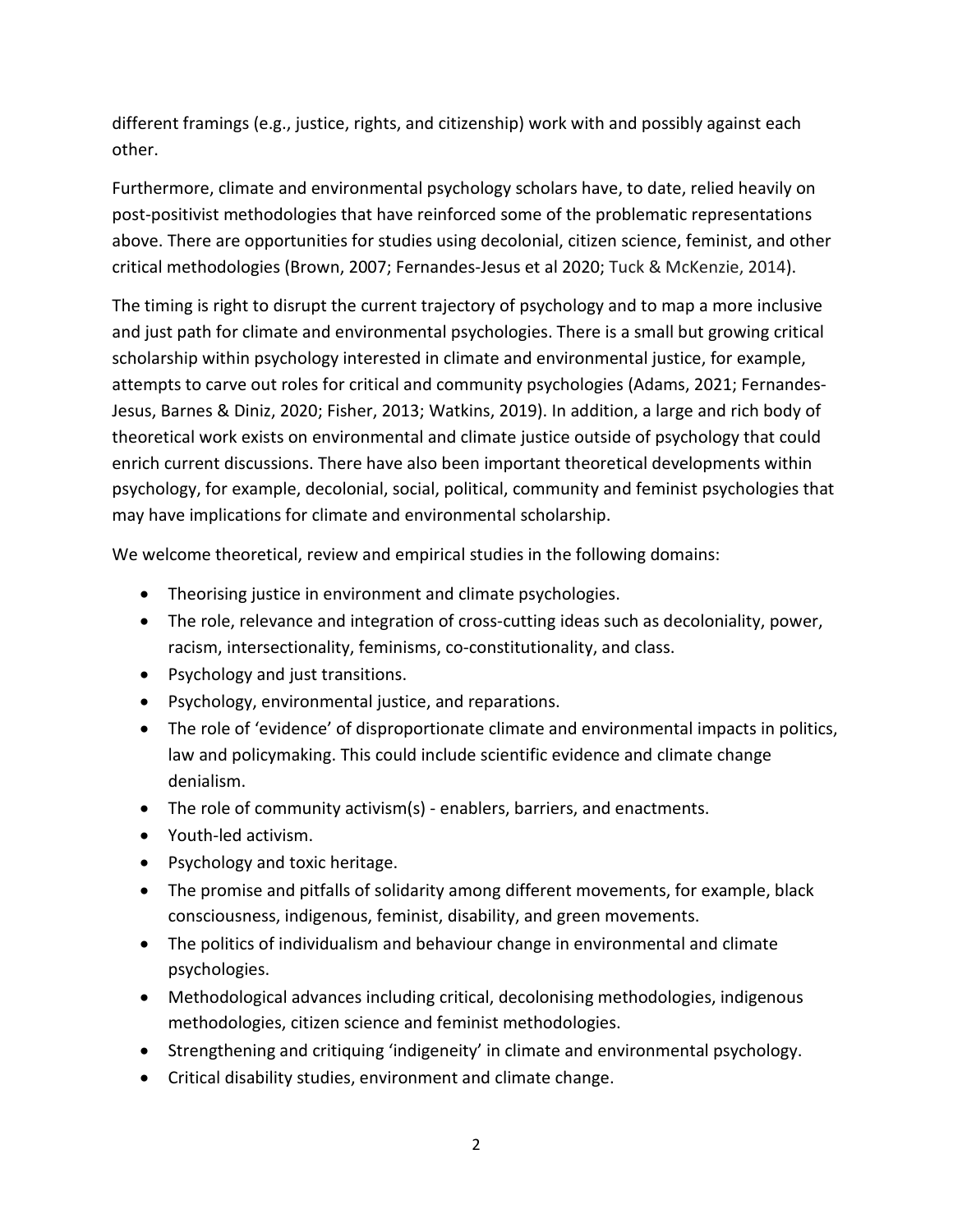#### **Submission deadline: 31 August 2021**

## **All submissions to be emailed to [bbarnes@uj.ac.za](mailto:bbarnes@uj.ac.za)**

# **Submissions should adhere to PINS style guide: [https://www.pins.org.za/style-guide-](https://www.pins.org.za/style-guide-2019.pdf)[2019.pdf](https://www.pins.org.za/style-guide-2019.pdf)**

## **References**

- Adams, M. (2021). Critical psychologies and climate change. *Current Opinion in Psychology, 42,* 13-18.
- Barnwell, G., Stroud, L., & Watson, M. (2020a). Critical reflections from South Africa: Using the Power Threat Meaning Framework to place climate-related distress in its socio-political context. *Clinical Psychology Forum, 332*, 7-15.
- Barnwell, G. C., Stroud, L., & Watson, M. (2020b). "Nothing green can grow without being on the land": Mine-affected communities' psychological experiences of ecological degradation and resistance in Rustenburg, South Africa. *Community Psychology in Global Perspective*, *6*(2), 87-109.
- Brown, P. (2007). Toxic exposures: contested illnesses and the environmental health movement. New York: Columbia University Press.
- Centre for Environmental Rights. (2019). Asina Loyiko: Activists unite against corporate censorship and bullying. Retrieved June 22, 2020, from <https://bit.ly/3fODGEj>
- Escobar, A. (2008). *Territories of difference: place, movements, life, redes*. Duke University Press.
- Escobar, A. (2020). *Pluriversal politics: the real and the possible*. Duke University Press.
- Fernandes-Jesus, M., Barnes, B., & Diniz, R. F. (2020). Communities reclaiming power and social justice in the face of climate change. *Community Psychology in Global Perspective*, *6*(2), 1-21.
- Fisher, A. (2013). *Radical ecopsychology: Psychology in the service of life*. Albany: Suny Press.
- Mann, M. (in press). The New climate war: The Fight to take back our planet. *Bulletin of the American Physical Society*.
- Mignolo, W. D., & Walsh, C. E. (2018). *On decoloniality: Concepts, analytics, praxis*. Durham:Duke University Press.
- Oreskes, N., & Conway, E. M. (2010). Defeating the merchants of doubt. *Nature*, *465*(7299), 686-687.
- Shiva, V. (2020). Reclaiming the commons: biodiversity, traditional knowledge, and the rights of Mother Earth. Synergetic Press: Santa Fe, New Mexico.